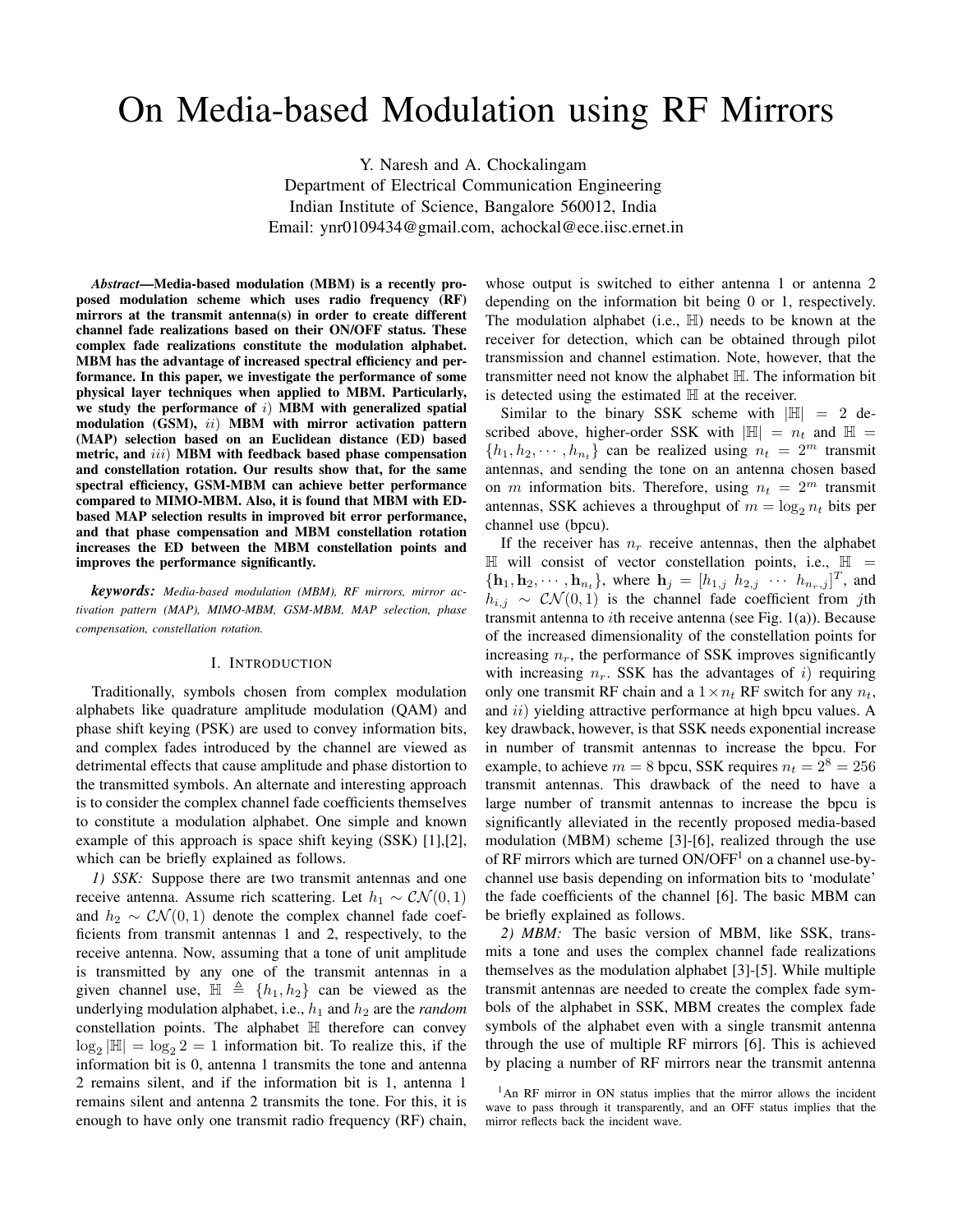

Fig. 1. (a) SSK with constellation  $\mathbb{H}_{ssk} = {\mathbf{h}_1, \mathbf{h}_2, \cdots, \mathbf{h}_{n_t}}$ . (b) MBM with constellation  $\mathbb{H}_{\text{mbm}} = {\mathbf{h}_1, \mathbf{h}_2, \cdots, \mathbf{h}_2^{m_{rf}}}$ .

which transmits a tone. The ON/OFF status of these mirrors, which we call as the 'mirror activation pattern,' creates different fade realizations for different mirror activation patterns. This is typical in a rich scattering environment, since a small perturbation in the propagation environment will be augmented by reflections resulting in an independent channel, and the RF mirrors essentially create such perturbations that create independent fade realizations for different mirror activation patterns.

Consider a single transmit antenna. Let  $M_{rf}$  denote the total number of RF mirrors placed near the antenna. We call the unit comprising of a transmit antenna and the set of  $M_{rf}$ RF mirrors associated with it as the 'MBM transmit unit (MBM-TU)' (see Fig. 1(b)). Out of the  $M_{rf}$  available RF mirrors, let  $m_{rf}$ , where  $1 \leq m_{rf} \leq M_{rf}$ , denote the number of RF mirrors actually used. Each of these  $m_{rf}$  mirrors is turned ON or OFF in a given channel use based on one information bit. A realization of the ON/OFF status of all the  $m_{rf}$  mirrors, determined by  $m_{rf}$  information bits, is called a mirror activation pattern (MAP). Therefore,  $2^{m_{rf}}$  MAPs are possible. Each of these patterns results in a different realization of the channel fade, resulting in an MBM alphabet of size  $|\mathbb{H}| = 2^{m_{rf}}$ . Therefore, *MBM can convey*  $m_{rf}$  *information bits in one channel use, where*  $m_{rf}$  *is the number of RF mirrors used. That is, the bpcu in MBM scales linearly with the number of RF mirrors used. This is one of the key advantages of MBM over SSK, because the bpcu in SSK scales only logarithmically in the number of transmit antennas, given by*  $\log_2 n_t$ .

As in SSK, in MBM also the alphabet  $H$  needs to be known at the receiver and not at the transmitter. All the  $|\mathbb{H}| = 2^{m_{rf}}$  complex fade symbols in the MBM alphabet need to be estimated through pilot transmission. This implies that *the number of channel uses needed for pilot transmission in MBM grows exponentially with the number of RF mirrors used. Channel sounding to learn the alphabet a priori, therefore, is a key issue in MBM.*

MBM has been shown to achieve significant performance gains compared to conventional modulation schemes [3]-[5]. Even with a single transmit antenna and  $n_r$  receive antennas, MBM has been shown to achieve significant energy savings compared to a conventional  $n_r \times n_t$  MIMO system with  $n_r = n_t$  [3]. It has also been shown that MBM with 1 transmit and  $n_r$  receive antennas over a static multipath channel asymptotically achieves the capacity of  $n_r$  parallel AWGN channels

[4]. Implementation of an MBM-TU consisting of  $M_{rf} = 14$ RF mirrors placed in a compact cylindrical structure with a dipole transmit antenna element placed at the center of the cylindrical structure has been reported in [6].

*3) SM, GSM, MIMO:* The need to exponentially increase the number of transmit antennas to increase the bpcu in SSK can be alleviated by allowing the transmission of Mary QAM/PSK symbols on the chosen antenna instead of a tone. This allows an additional  $\log_2 M$  bits to be conveyed per channel use by the QAM/PSK symbol. This scheme is called the spatial modulation (SM) scheme, which achieves a spectral efficiency of  $\log_2 n_t + \log_2 M$  bpcu [7],[8],[9]. A further generalization is to use more than one transmit RF chain (say,  $n_{rf}$  transmit RF chains,  $1 \leq n_{rf} \leq n_t$ ), and transmit  $n_{rf}$  QAM/PSK symbols through these RF chains. This scheme is called as the generalized spatial modulation (GSM) scheme, whose spectral efficiency is given by  $\lfloor \log_2 {n_t \choose n_{rf}} \rfloor + n_{rf} \log_2 M$  bpcu [10],[11],[12]. For  $n_{rf} = n_t$ , the GSM scheme specializes to the well known MIMO (spatial multiplexing) scheme, whose spectral efficiency is given by  $n_t \log_2 M$  bpcu.

*4) SM-MBM, GSM-MBM, MIMO-MBM:* Multiple MBM-TUs (i.e., multiple transmit antennas, each having its own set of RF mirrors) can be used to increase the spectral efficiency in MBM. Also, like QAM/PSK symbols (as in SM) and additional transmit RF chains (as in GSM, MIMO) could be used to increase the bpcu beyond that can be achieved using SSK, one could use a similar approach to increase the bpcu beyond that can be achieved using the basic MBM. Spatial modulation when used with MBM is referred to as the SM-MBM scheme, whose spectral efficiency is given by  $m_{rf}$  +  $\lfloor \log_2 n_{tu} \rfloor + \log_2 M$  bpcu, where  $n_{tu}$  is the number of MBM-TUs. Similarly, GSM and MIMO (spatial multiplexing) when used with MBM are called GSM-MBM and MIMO-MBM, respectively. The spectral efficiency of GSM-MBM is given by  $n_{rf}m_{rf} + \lfloor \log_2 {n_{t} \choose n_{rf}} \rfloor + n_{rf} \log_2 M$  bpcu. The spectral efficiency of MIMO-MBM is given by  $n_{tu}m_{rf} + n_{tu} \log_2 M$ bpcu. The performance of MIMO-MBM has been studied in [6], where it has been shown that MIMO-MBM can achieve better performance compared to conventional MIMO. GSM-MBM performance has not been studied in [6]. One of our contributions in this paper is to present the performance of GSM-MBM and compare it with that of MIMO-MBM.

*5) MBM viewed as an instance of index modulation:* MBM can be viewed as an instance of index modulation, where information bits are conveyed through the indices of certain transmit entities that get involved in the transmission. Indexing transmit antennas in multi-antenna systems (e.g., SSK, SM, GSM [1],[2],[7]-[12]), indexing subcarriers in multi-carrier systems [13]-[16], indexing both transmit antennas and subcarriers [17], and indexing precoders [18] are examples of such instances. In this context, MBM also can be viewed as an index modulation scheme, where RF mirrors act as the transmit entities that are indexed to convey information bits. In SM-MBM and GSM-MBM, indexing is done both on the MBM-TUs as well as the RF mirrors in each of the chosen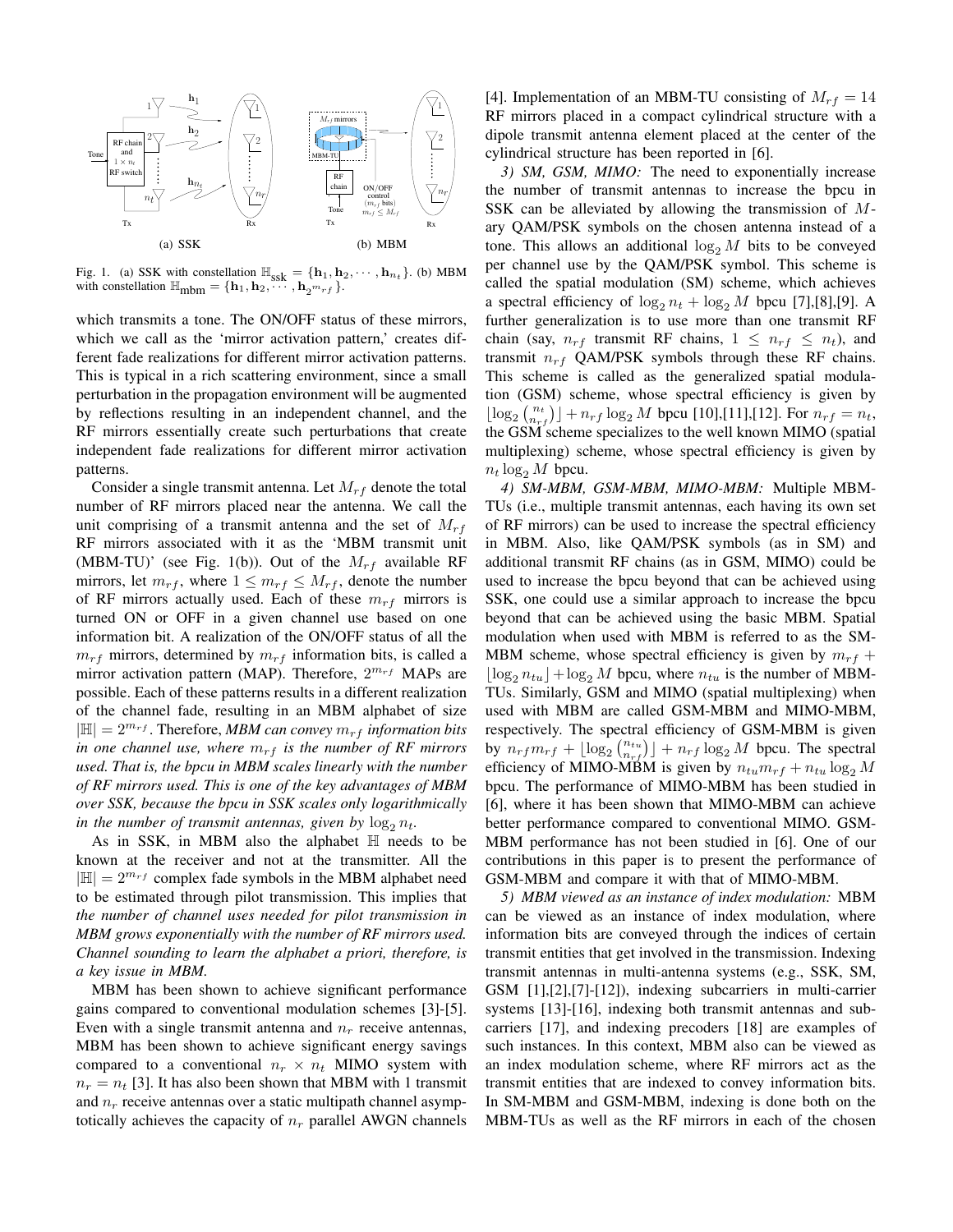MBM-TUs for transmission.

A common observation in index modulation schemes is that, to achieve a certain bpcu, because of the indexing bits, the number of bits conveyed through QAM/PSK symbols can be reduced compared to that in conventional modulation schemes. That is, to achieve a certain bpcu, index modulation schemes can use a smaller-sized QAM/PSK alphabet compared that in conventional modulation schemes. This results in an signal-tonoise (SNR) advantage in favor of index modulation. Through the indexing of RF mirrors, MBM also can achieve such SNR gains over conventional modulation schemes.

*6) Contributions in this paper:* In this paper, we investigate the performance of some physical layer techniques when applied to MBM. These techniques include generalized spatial modulation, MAP selection (analogous to antenna selection in MIMO systems), and phase compensation and constellation rotation. Our contributions in this paper can be summarized as follows.

- We study the performance of MBM with generalized spatial modulation (referred to as GSM-MBM), and compare its performance with that MIMO-MBM. Our results show that, for the same spectral efficiency, GSM-MBM can achieve better performance compared to MIMO-MBM. An union bound based upper bound on the average bit error probability (BEP) of GSM-MBM is shown to be tight for moderate-to-high SNRs.
- We investigate a MAP selection scheme based on an Euclidean distance (ED) based metric, and compare its bit error performance with that of a mutual information (MI) based MAP selection scheme. The ED-based MAP selection scheme is found to perform better than the MI-based MAP selection scheme by several dBs. The diversity order achieved by the ED-based MAP selection scheme is shown to be  $n_r(2^{M_{rf}} - 2^{m_{rf}} + 1)$ , which is validated through simulations as well.
- We investigate a scheme with feedback based phase compensation and MBM constellation rotation, which increases the ED between the constellation points and improves the bit error performance significantly.

The rest of this paper is organized as follows. Section II presents the GSM-MBM scheme and its performance. Section III presents the ED-based MAP selection scheme and its performance. Section IV presents the feedback based phase compensation and constellation rotation scheme and its performance. Conclusions are presented in V.

# II. GSM-MBM SCHEME

In this section, we introduce the GSM-MBM scheme and analyze its bit error performance. The GSM-MBM transmitter is shown in Fig. 2. It consists of  $n_{tu}$  MBM-TUs,  $n_{rf}$  transmit RF chains,  $1 \leq n_{rf} \leq n_{tu}$ , and an  $n_{rf} \times n_{tu}$  RF switch. In each MBM-TU,  $m_{rf}$  RF mirrors are used. In GSM-MBM, information bits are conveyed using MBM-TU indexing, RF mirror indexing, and QAM/PSK symbols, as follows. In each channel use, i)  $n_{rf}$  out of  $n_{tu}$  MBM-TUs are selected using

 $\lfloor \log_2 {n_{trj}} \rfloor$  bits, ii) on the selected  $n_{rf}$  MBM-TUs,  $n_{rf}$  Mary QAM/PSK symbols (formed using  $n_{rf} \log_2 M$  bits) are transmitted, and iii) the ON/OFF status of the  $m_{rf}$  mirrors in each of the selected MBM-TU is controlled by  $m_{rf}$  bits (so that all the  $n_{rf}m_{rf}$  mirrors in the selected  $n_{rf}$  MBM-TUs are controlled by  $n_{rf}m_{rf}$  bits). Therefore, the achieved rate in bpcu is given by

$$
\eta = \underbrace{\left\lfloor \log_2 \binom{n_{tu}}{n_{rf}} \right\rfloor}_{\text{MBM-TU index bits}} + \underbrace{n_{rf} m_{rf}}_{\text{mirror index bits}} + \underbrace{n_{rf} \log_2 M}_{\text{QAM/PSK symbol bits}}
$$

GSM-MBM specializes to SIMO-MBM when  $n_{tu} = n_{rf} = 1$ , to SM-MBM when  $n_{tu} > 1$  and  $n_{rf} = 1$ , and to MIMO-MBM when  $n_{tu} > 1$  and  $n_{rf} = n_{tu}$ .

# *A. GSM signal set*

Let  $A$  denote the M-ary QAM/PSK alphabet used. In a given channel use, each of the  $n_{tu}$  MBM-TUs is made ON (and a symbol from  $A$  is sent) or OFF (which is equivalent to sending 0) based on information bits. Let us call a realization of the ON/OFF status of the  $n_{tu}$  MBM-TUs as a 'MBM-TU activation pattern'. A total of  $\binom{n_{tu}}{n_{rf}}$  MBM-TU activation patterns are possible. Out of them, only  $2^{\lfloor \log_2 \binom{n_{tu}}{n_{rf}} \rfloor}$ are needed for signaling. Let  $\mathbb{S}_t$  denote the set of these  $2^{\lfloor \log_2 \binom{n_{tu}}{n_{rf}} \rfloor}$  MBM-TU activation patterns chosen from the set all possible MBM-TU activation patterns. A mapping is done between combinations of  $\lfloor \log_2 {\binom{n_{tu}}{n_{rf}}} \rfloor$  bits to MBM-TU activation patterns in  $\mathbb{S}_t$ . The GSM signal set, denoted by  $\mathbb{S}_{\text{gsm}}$ , is the set of  $n_{tu} \times 1$ -sized GSM signal vectors that can be transmitted, which is given by

$$
\mathbb{S}_{\text{gsm}} = \left\{ \mathbf{s} : s_j \in \mathbb{A} \cup \{0\}, \, \|\mathbf{s}\|_0 = n_{rf}, \, \mathcal{I}(\mathbf{s}) \in \mathbb{S}_t \right\},\qquad(2)
$$

where s is the  $n_{tu} \times 1$  transmit vector,  $s_j$  is the jth entry of s,  $j = 1, 2, \dots, n_{tu}$ ,  $\|\mathbf{s}\|_0$  is the l<sub>0</sub>-norm of the vector s, and  $\mathcal{I}(s)$  is a function that gives the MBM-TU activation pattern for s. For example, when A is BPSK,  $n_{tu} = 4$  and  $n_{rf} = 3$ ,  $\mathbf{s} = [+1 \ 0 \ -1 \ -1]^T$  is a valid GSM signal vector, and  $\mathcal{I}(\mathbf{s})$ in this case is given by  $\mathcal{I}(\mathbf{s} = [+1 \ 0 \ -1 \ -1]^T) = [1 \ 0 \ 1 \ 1]^T$ .

# *B. GSM-MBM received signal*

In GSM-MBM, in addition to the bits conveyed by the GSM signal vector, the channel fade symbols created by the RF mirrors in the active MBM-TUs also convey additional bits. Let  $n_r$  denote the number of receive antennas. Since  $m_{rf}$  mirrors are used in each MBM-TU, the number of mirror activation patterns (MAPs) on each MBM-TU is given by  $N_m = 2^{m_{rf}}$ . Let  $\mathbb{S}_m$  denote the set of all  $N_m$  MAPs per MBM-TU. Let  $\mathbb{H}^j$ denote the MBM alphabet of size  $N_m$ , consisting of  $n_r \times 1$ sized vector constellation points formed using the channel fade coefficients corresponding to the  $N_m$  MAPs of jth MBM-TU to the receive antennas. Let  $\mathbf{h}_k^j = [h_{1,k}^j \; h_{2,k}^j \; \cdots \; h_{n_r,k}^j]^T$  denote the  $n_r \times 1$ -sized channel coefficient vector at the receiver for the *k*th MAP of the *j*th MBM-TU, where  $h_{i,k}^j \sim \mathcal{CN}(0, 1)$ is the fade coefficient corresponding to the kth MAP of jth MBM-TU to the *i*th receive antenna,  $i = 1, 2, \dots, n_r$ ,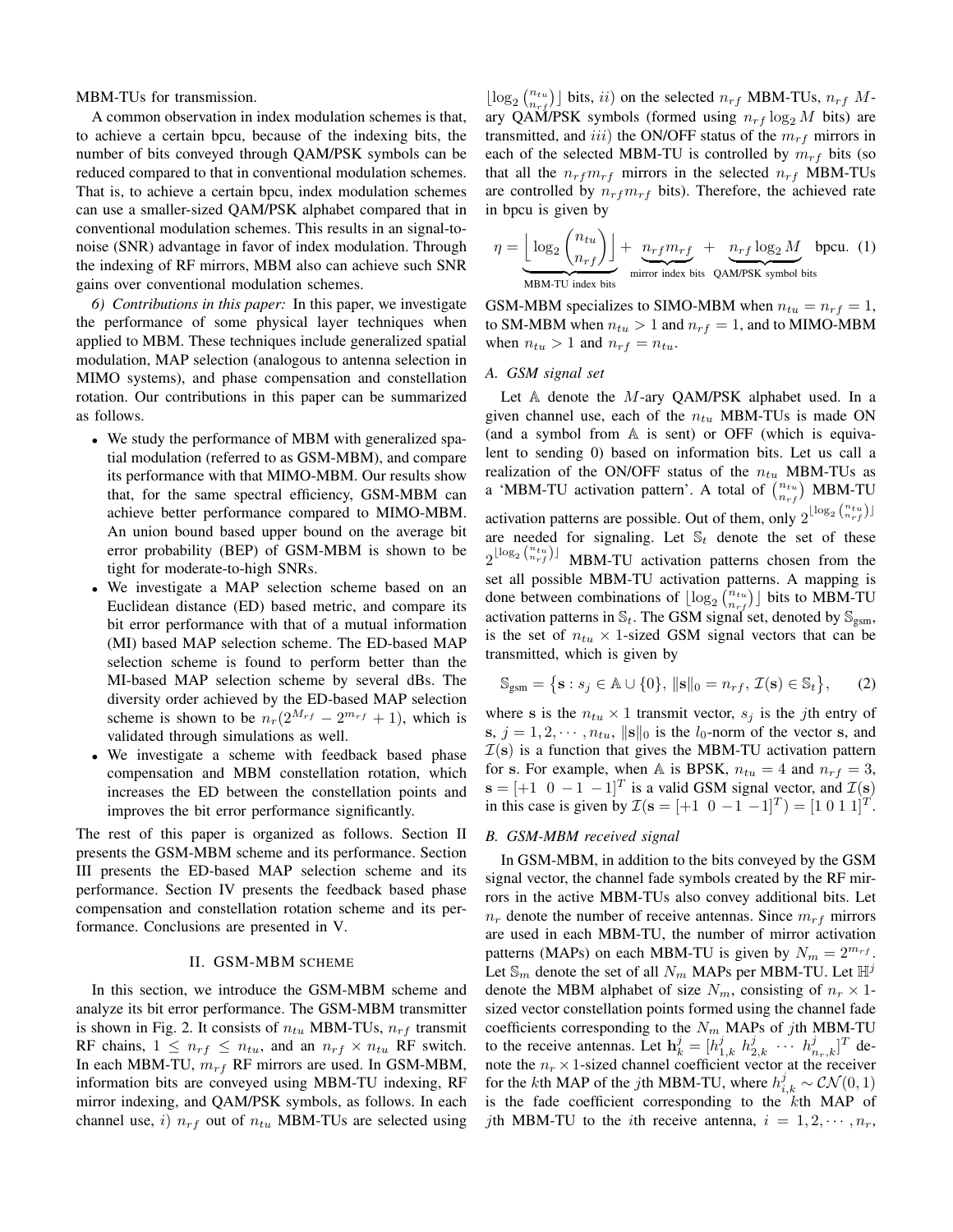

Fig. 2. GSM-MBM transmitter.

 $j = 1, 2, \dots, n_{tu}$ , and  $k = 1, 2, \dots, N_m$ . We then have  $\mathbb{H}^j = {\mathbf{h}}_1^j, \mathbf{h}_2^j, \cdots, \mathbf{h}_{N_m}^j$ . Let  $s_j \in \mathbb{A}$  denote the M-ary QAM/PSK symbol transmitted on the jth MBM-TU. The received signal vector  $\mathbf{y} = [y_1 \ y_2 \ \cdots \ y_{n_r}]^T$  in a given channel use is then given by

$$
\mathbf{y} = \sum_{j=1}^{n_{tu}} s_j \mathbf{h}_{l_j}^j + \mathbf{n},\tag{3}
$$

where  $s_j \in \mathbb{A} \cup \{0\}$ ,  $l_j \in \{1, \cdots, N_m\}$  is the index of the MAP chosen on the jth MBM-TU,  $\mathbf{h}_{l_j}^j \in \mathbb{H}^j$ , and  $\mathbf{n} = [n_1 \ n_2 \ \cdots \ n_{n_r}]^T$  is the additive noise vector, whose elements are i.i.d. and distributed as  $\mathcal{CN}(0, \sigma^2)$ . Let  $\mathbf{H}^j = [\mathbf{h}_1^j \; \mathbf{h}_2^j \; \cdots \; \mathbf{h}_{N_m}^j]$  denote the  $n_r \times N_m$  channel matrix corresponding to the jth MBM-TU. The received vector y in (3) can be written as

$$
\mathbf{y} = \sum_{j=1}^{n_{tu}} s_j \mathbf{H}^j \mathbf{e}_{l_j} + \mathbf{n},\tag{4}
$$

where  $e_{l_j}$  is an  $N_m \times 1$  vector whose  $l_j$ th coordinate is 1 and all other coordinates are zeros. Now, defining  $H =$  $[\mathbf{H}^1 \ \mathbf{H}^2 \ \cdots \ \mathbf{H}^{n_{tu}}]$  as the overall  $n_r \times N_m n_{tu}$  channel matrix, we can write y as

$$
y = Hx + n,\t\t(5)
$$

where x belongs to the GSM-MBM signal set  $\mathcal{S}_{\text{esm-mbm}}$ , which is given by

$$
\mathbb{S}_{\text{gsm-bmb}} = \left\{ \mathbf{x} = [\mathbf{x}_1^T \ \mathbf{x}_2^T \ \cdots \ \mathbf{x}_{n_{tu}}^T]^T : \mathbf{x}_j = s_j \mathbf{e}_{l_j},
$$

$$
l_j \in \{1, \cdots, N_m\}; \ \mathbf{s} = [s_1 \ s_2 \ \cdots \ s_{n_{tu}}]^T \in \mathbb{S}_{\text{gsm}} \right\}. \tag{6}
$$

The maximum likelihood (ML) decision rule is given by

$$
\hat{\mathbf{x}} = \underset{\mathbf{x} \in \mathbb{S}_{\text{gsm-mbm}}}{\operatorname{argmin}} \|\mathbf{y} - \mathbf{H}\mathbf{x}\|^2. \tag{7}
$$

The bits corresponding to  $\hat{x}$  are demapped as follows: *i*) the MBM-TU activation pattern for s gives  $\lfloor \log_2 {n_{tu} \choose n_{rf}} \rfloor$  MBM-TU index bits, ii) the non-zero entries in s gives  $n_{rf} \log_2 M$ 

QAM/PSK bits, and iii) for each non-zero location j in s,  $l_i$ gives  $m_{rf}$  mirror index bits; since s has  $n_{rf}$  non-zero entries, a total of  $n_{rf}m_{rf}$  mirror index bits are obtained from  $l_i$ 's.

## *C. Average BEP analysis*

The ML decision rule for GSM-MBM is given by (7). The conditional pairwise error probability (PEP) of x being decoded as  $\tilde{x}$  can be written as

$$
P(\mathbf{x} \to \tilde{\mathbf{x}}|\mathbf{H}) = P\left(\|\mathbf{y} - \mathbf{H}\mathbf{x}\|^2 > \|\mathbf{y} - \mathbf{H}\tilde{\mathbf{x}}\|^2|\mathbf{H}\right).
$$
 (8)

From (5), we can write (8) as

$$
P(\mathbf{x} \to \tilde{\mathbf{x}} | \mathbf{H}) = P \left( ||\mathbf{n}||^2 > ||\mathbf{H}(\mathbf{x} - \tilde{\mathbf{x}}) + \mathbf{n}||^2 |\mathbf{H} \right)
$$
  
=  $P \left( 2 \Re \left( \mathbf{n}^\dagger \mathbf{H} (\tilde{\mathbf{x}} - \mathbf{x}) \right) > ||\mathbf{H}(\mathbf{x} - \tilde{\mathbf{x}})||^2 |\mathbf{H} \right), (9)$ 

where  $\Re(.)$  denotes real part,  $(.)^{\dagger}$  denotes conjugate transpose, and  $2\Re\left(\mathbf{n}^\dagger\mathbf{H}\left(\tilde{\mathbf{x}} - \mathbf{x}\right)\right)$  is a Gaussian random variable with zero mean and variance  $2\sigma^2 \|\mathbf{H} (\mathbf{x} - \tilde{\mathbf{x}}) \|^2$ . Therefore,

$$
P(\mathbf{x} \to \tilde{\mathbf{x}} | \mathbf{H}) = Q\left(\sqrt{\|\mathbf{H}(\mathbf{x} - \tilde{\mathbf{x}})\|^2 / 2\sigma^2}\right).
$$
 (10)

The computation of the unconditional PEP  $P(\mathbf{x} \to \tilde{\mathbf{x}})$  requires the expectation of the  $Q(.)$  function in (10) w.r.t. **H**, which can be obtained as follows [19]:

$$
P(\mathbf{x} \to \tilde{\mathbf{x}}) = \mathbb{E}_{\mathbf{H}} \left\{ P(\mathbf{x} \to \tilde{\mathbf{x}} | \mathbf{H}) \right\}
$$
  
=  $\mathbb{E}_{\mathbf{H}} \left\{ Q\left( \sqrt{\|\mathbf{H}(\mathbf{x} - \tilde{\mathbf{x}})\|^2 / 2\sigma^2} \right) \right\}$   
=  $f(\beta)^{n_r} \sum_{i=0}^{n_r-1} {n_r - 1 + i \choose i} (1 - f(\beta))^i$ , (11)

where  $f(\beta) \triangleq \frac{1}{2} \left(1 - \sqrt{\frac{\beta}{1+\beta}}\right)$ , and  $\beta \triangleq \frac{\|\mathbf{x}-\tilde{\mathbf{x}}\|^2}{4\sigma^2}$ . Now, an upper bound on the average BEP for GSM-MBM based on union bounding can be obtained as

$$
P_B \le \frac{1}{2\eta} \sum_{\mathbf{x}} \sum_{\tilde{\mathbf{x}} \neq \mathbf{x}} P(\mathbf{x} \to \tilde{\mathbf{x}}) \frac{\delta(\mathbf{x}, \tilde{\mathbf{x}})}{\eta},\tag{12}
$$

where  $\delta(\mathbf{x}, \tilde{\mathbf{x}})$  is the number of bits in which x differs from  $\tilde{\mathbf{x}}$ . The BEP upper bound for SIMO-MBM can be obtained from the above expression by setting  $n_{tu} = n_{rf} = 1$ . Likewise, the BEP upper bound for MIMO-MBM can be obtained by setting  $n_{tu} > 1$  and  $n_{rf} = n_{tu}$ .

# *D. Results and discussions*

*1) Comparison between systems with and without RF mirrors:* First, in Fig. 3, we illustrate the effectiveness of SIMO-MBM scheme with RF mirrors compared to other popularly known multi-antenna schemes without RF mirrors. The bpcu is fixed at 8 bpcu for all the schemes considered. All the schemes use  $n_r = 16$  and ML detection. The schemes considered are:

- 1) SIMO-MBM with  $n_{tu} = n_{rf} = 1$ ,  $m_{rf} = 6$ , and 4 QAM (6 bits from indexing RF mirrors and 2 bits from one 4-QAM symbol).
- 2) MIMO (spatial multiplexing) with  $n_t = 2$ ,  $n_{rf} = 2$ , and 16-QAM (8 bits from two 16-QAM symbols).
- 3) MIMO (spatial multiplexing) with  $n_t = 4$ ,  $n_{rf} = 4$ , and 4-QAM (8 bits from four 4-QAM symbols).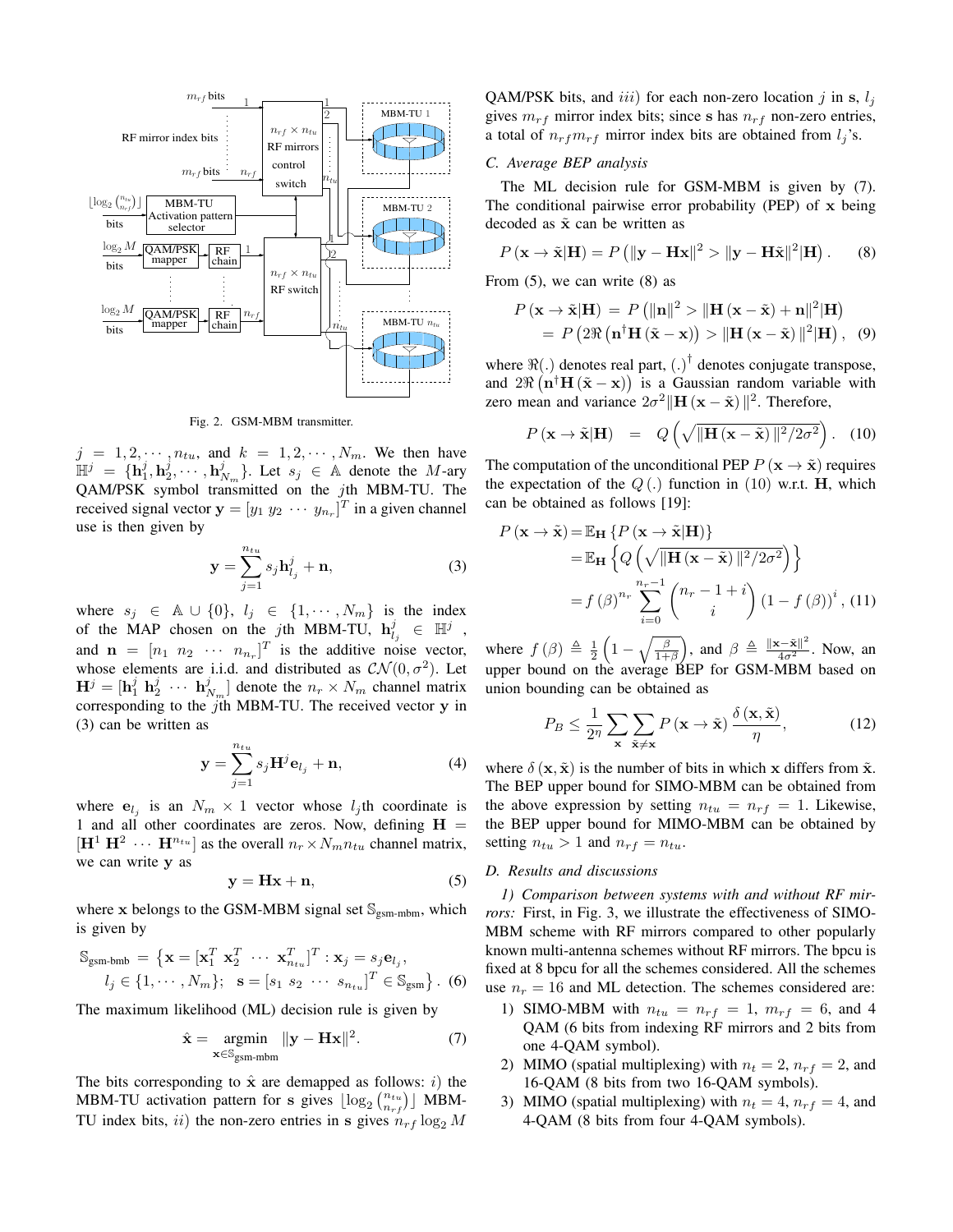

Fig. 3. BER performance comparison between SIMO-MBM with RF mirrors and other multi-antenna schemes without RF mirrors (MIMO, SM, GSM) at 8 bpcu and  $n_r = 16$ .



Fig. 4. BER performance of SIMO-MBM, MIMO-MBM, and GSM-MBM with  $n_r = 8$ , and 10 bpcu. SIMO-MBM:  $n_{tu} = n_{rf} = 1$ ,  $m_{rf} = 4$ , 64-QAM. MIMO-MBM:  $n_{tu} = n_{rf} = 2$ ,  $m_{rf} = 2$ , 8-QAM. GSM-MBM:  $n_{tu} = 4$ ,  $n_{rf} = 2$ ,  $m_{rf} = 2$ , 4-QAM.

- 4) SM with  $n_t = 4$ ,  $n_{rf} = 1$ , and 64-QAM (2 bits from indexing antennas and 6 bits from one 64-QAM symbol).
- 5) GSM with  $n_t = 4$ ,  $n_{rf} = 2$ , and 8-QAM (2 bits from indexing antennas and 6 bits from two 8-QAM symbols).
- 6) GSM with  $n_t = 4$ ,  $n_{rf} = 3$ , and 4-QAM (2 bits from indexing antennas and 6 bits from three 4-QAM symbols).

It can be seen that SIMO-MBM scheme with RF mirrors achieves significantly better bit error rate (BER) performance compared to other multi-antenna schemes which do not use RF mirrors. This illustrates the BER performance advantage possible with systems that employ media-based modulation using RF mirrors.

*2) Comparison between SIMO-MBM, MIMO-MBM, GSM-MBM:* Next, we evaluate the BER performance of GSM-



Fig. 5. Average SNR required to achieve  $10^{-4}$  BER as a function of  $n_r$  for the three schemes considered in Fig. 4 (SIMO-MBM, MIMO-MBM, GSM-MBM) at 10 bpcu.

MBM scheme through analysis and simulations. We also evaluate the bit error performance of SIMO-MBM and MIMO-MBM schemes for comparison. We compare these three schemes for the same bpcu. Figure 4 shows the BER performance comparison between the following schemes, namely SIMO-MBM, MIMO-MBM, and GSM-MBM schemes, all achieving the same 10 bpcu:

- 1) SIMO-MBM using  $n_{tu} = n_{rf} = 1$ ,  $m_{rf} = 4$ , and 64-QAM (4 bits from indexing mirrors and 6 bits from one 64-QAM symbol).
- 2) MIMO-MBM using  $n_{tu} = n_{rf} = 2$ ,  $m_{rf} = 2$ , and 8-QAM (4 bits from indexing mirrors, 6 bits from two 8-QAM symbols).
- 3) GSM-MBM using  $n_{tu} = 4$ ,  $n_{rf} = 2$ ,  $m_{rf} = 2$ , and 4-QAM (4 bits from indexing mirrors, 2 bits from indexing MBM-TUs, and 4 bits from two 4-QAM symbols).

All the three schemes use  $n_r = 8$  and ML detection. The following observations can be made from Fig. 4. The analytical upper bound is tight for moderate-to-high SNRs. MIMO-MBM achieves better performance compared to SIMO-MBM. For example, at a BER of  $10^{-4}$ , MIMO-MBM requires about 4.4 dB less SNR compared to SIMO-MBM. Also, GSM-MBM is found to perform better than both SIMO-MBM and MIMO-MBM. For example, at  $10^{-4}$  BER, GSM-MBM gives an SNR advantage of about 3.2 dB and 7.8 dB over MIMO-MBM and SIMO-MBM, respectively. This is because more bits are conveyed through spatial indexing in GSM-MBM (i.e., through indexing of mirrors and MBM-TUs), which results in a reduced QAM size (4-QAM for GSM-MBM compared to 8-QAM and 64-QAM for MIMO-MBM and SIMO-MBM, respectively).

Figure 5 shows a performance comparison between SIMO-MBM, MIMO-MBM, and GSM-MBM schemes with 10 bpcu as a function of  $n_r$ . It shows the average SNR required to achieve a target BER of  $10^{-4}$  for increasing values of  $n_r$ in the three schemes considered in Fig. 4. It can be seen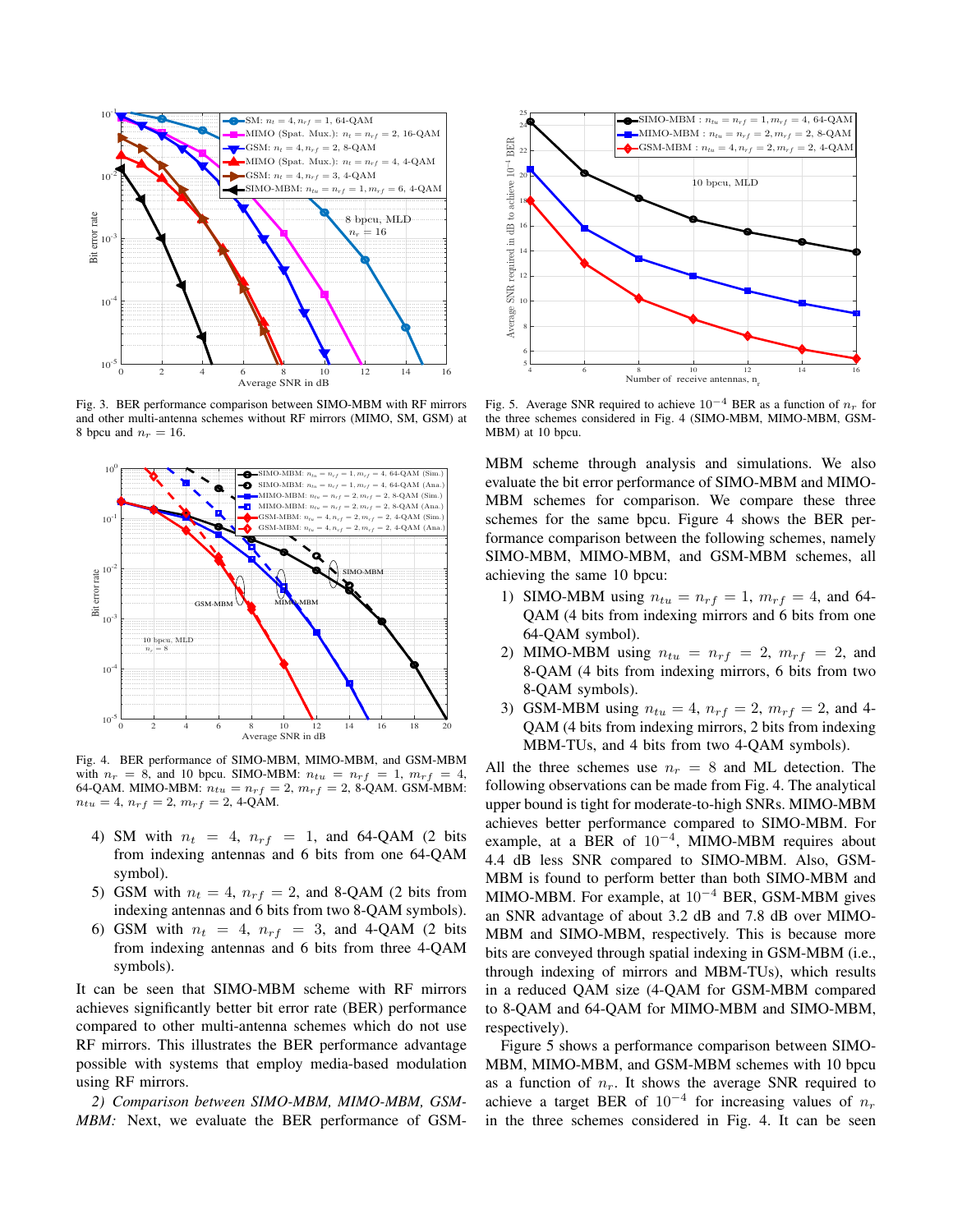that, as observed in Fig. 4, GSM-MBM achieves significant SNR gains compared to MIMO-MBM and SIMO-MBM. The results, therefore, show that GSM is an attractive physical layer technique which can be beneficial when used in MBM. Note that SIMO-MBM, MIMO-MBM, and GSM-MBM schemes do not need any feedback for their operation. In the next two sections, we study how feedback based physical layer techniques can be beneficial when used in MBM schemes.

#### III. ED-BASED MAP SELECTION

In practice, an MBM-TU may be designed to have more RF mirrors available for use than the number of RF mirrors actually used. Let  $M_{rf}$  denote the number of mirrors available in an MBM-TU<sup>1</sup>. This means that the maximum number of channel fade symbols (aka MBM constellation points) that can be generated by the MBM-TU is  $2^{M_{rf}}$ , i.e., one MBM constellation point per MAP. But not all  $2^{M_{rf}}$  MAPs, and hence not all the corresponding MBM constellation points may be used. Only a subset of the  $2^{M_{rf}}$  MAPs, say  $2^{m_{rf}}$ ,  $m_{rf} \leq M_{rf}$ , MAPs are actually used to convey  $m_{rf}$  bits through indexing mirrors. Now, one can choose the best subset of  $2^{m_{rf}}$  MAPs from the set of all  $2^{M_{rf}}$  possible MAPs. In other words, select the best  $2^{m_{rf}}$  among the  $2^{M_{rf}}$  MBM constellation points and form the MBM alphabet  $\mathbb H$  of size  $|\mathbb{H}| = 2^{m_{rf}}$  constellation points. Such MAP selection in MBM can be viewed as analogous to transmit antenna selection (TAS) in multi-antenna systems, where a subset of antennas among the available antennas is selected for transmission and the selection is based on channel knowledge.

Here, we consider MAP selection in MIMO-MBM. Let  $\mathbb{S}_{all}$ denote the set of all possible MAPs per MBM-TU. So,  $|\mathcal{S}_{all}|$  =  $2^{M_{rf}}$ . Let  $\mathbb{S}_{sub}$  denote a possible subset of  $\mathbb{S}_{all}$ , where  $|\mathbb{S}_{sub}|$  =  $2^{m_{rf}}$ ,  $m_{rf} \leq M_{rf}$ . The receiver estimates all the  $|\mathbb{S}_{all}|$  MBM constellation points for every coherence interval, selects the best  $|S_{sub}|$  constellation points among them, and conveys the indices of the corresponding MAPs to the transmitter. The transmitter uses these selected MAPs to index the mirrors in that coherence interval.

We consider two MAP selection schemes, one that uses an MI based metric (which is studied in [4],[5]) and another that uses an ED based metric. The ED based antenna selection has been studied in the context of SM systems in [20]. In what follows in this section, we present these MAP selection schemes and their BER performance.

# *A. MI-based MAP selection*

In [4],[5], a selection scheme that chooses the MBM constellation points with the highest energies is studied. This scheme is motivated by the observation that mutual information is proportional to the energy (norm) of the MBM constellation point, and hence selecting the MBM constellation points with the highest energies maximizes the mutual information.

<sup>1</sup>A typical implementation of an MBM-TU reported in the literature has  $M_{rf} = 14$  RF mirrors available [6].

Let  $\{l_{j1}, l_{j2}, \cdots, l_{j|\mathcal{S}_{\text{sub}}|}\}\$  be the set of MAP indices corresponding to the  $|S_{sub}|$  largest energies for the *j*th MBM-TU, which expects that

$$
\|\mathbf{h}_{l_{j1}}^j\|^2 \geq \|\mathbf{h}_{l_{j2}}^j\|^2 \geq \cdots \geq \|\mathbf{h}_{l_{j|\mathbb{S}_{\text{sub}}|}}^j\|^2 \geq \cdots \geq \|\mathbf{h}_{l_{j|\mathbb{S}_{\text{all}}|}}^j\|^2,
$$

 $j = 1, 2, \dots, n_{t_u}$ . The received signal vector considering this MAP selection is given by

$$
y = H_{MI}x + n,\t\t(13)
$$

where  $\mathbf{H}_{\text{MI}}$  is the channel matrix of size  $n_r \times n_{tu} |S_{\text{sub}}|$ , given by  $\mathbf{H}_{\text{MI}} = [\mathbf{H}_{\text{MI}}^1 \ \mathbf{H}_{\text{MI}}^2 \ \cdots \ \mathbf{H}_{\text{MI}}^{n_{tu}}], \text{and } \mathbf{H}_{\text{MI}}^j = [\mathbf{h}_{l_{j1}}^j \ \mathbf{h}_{l_{j2}}^j \ \cdots \ \mathbf{h}_{l_{j|\mathbb{S}_{\text{gub}}|}}^j].$ That is, the selected MBM vector constellation points of all the MBM-TUs form the column vectors of the  $H<sub>MI</sub>$  matrix. At the receiver, ML detection is performed using the knowledge of the channel matrix  $H<sub>M1</sub>$ . It can be seen that the order of complexity of this MAP selection scheme per MBM-TU is  $\mathcal{O}(|\mathbb{S}_{all}|)$ . Hence, the order of total complexity is  $\mathcal{O}(n_{tu}|\mathbb{S}_{all}|)$ .

#### *B. ED-based MAP selection*

Another way to do MAP selection is to choose the best MBM constellation points based on ED. Let  $\mathcal{I}^j$  denote the collection of sets of MAP indices corresponding to the enumerations of the  $\binom{|\mathcal{S}_{all}|}{|\mathcal{S}_{sub}|}$  combinations of selecting  $|\mathcal{S}_{sub}|$  out of  $|\mathbb{S}_{all}|$  MAPs of the j<sup>subl</sup> MBM-TU. Let  $\mathcal L$  denote the following set, defined as

$$
\mathcal{L} = \left\{ \mathbb{L} = \left\{ \mathbb{L}^1, \mathbb{L}^2, \cdots, \mathbb{L}^{n_{tu}} \right\} : \mathbb{L}^j \in \mathcal{I}^j, j = \left\{ 1, \cdots, n_{tu} \right\}.
$$

Among the  $|\mathcal{L}|$  possible sets, choose that set which maximizes the minimum Euclidean distance among all possible transmit vectors. That is,

$$
\mathbb{L}_{ED} = \underset{\mathbb{L} \in \mathcal{L}}{\operatorname{argmax}} \left\{ \underset{\mathbf{x}_1, \mathbf{x}_2 \in \mathcal{X}}{\operatorname{min}} ||\mathbf{H}_{\mathbb{L}} \left( \mathbf{x}_1 - \mathbf{x}_2 \right)||^2 \right\}, \quad (14)
$$

where  $H_{\mathbb{L}}$  is the channel matrix of size  $n_r \times n_{tu} |S_{sub}|$  corresponding to the set  $\mathbb{L}$ , given by  $\mathbf{H}_{\mathbb{L}} = [\mathbf{H}_{\mathbb{L}}^1 \ \mathbf{H}_{\mathbb{L}}^2 \ \cdots \ \mathbf{H}_{\mathbb{L}}^{n_{tu}}],$  $\mathbf{H}_{\mathbb{L}}^j = [\mathbf{h}_{l_{j1}}^j \; \mathbf{h}_{l_{j2}}^j \; \cdots \; \mathbf{h}_{l_{j|S_{\text{sub}}|}}^j], l_{j_k}$  is the kth element in the set  $\mathbb{L}^j$ , and  $\mathcal X$  represents the set of all possible transmit vectors. The received signal vector considering this MAP selection is given by

$$
y = H_{L_{ED}}x + n. \qquad (15)
$$

At the receiver, ML detection is performed using the knowledge of the channel matrix  $H_{\mathbb{L}_{ED}}$ . The order of complexity for computing (14) is  $\mathcal{O}(|\mathcal{L}||\mathcal{X}|^2)$ , where  $|\mathcal{L}| = (\frac{|\mathcal{S}_{all}|}{|\mathcal{S}_{sub}|})^{n_{tu}}$  and  $|\mathcal{X}| = (|\mathbb{S}_{\text{sub}}|M)^{n_{tu}}.$ 

*1) Diversity analysis:* In this subsection, we present an analysis of the diversity order achieved by the ED-based MAP selection scheme. We can write  $H_{\mathbb{L}}$  as  $H_{\mathbb{L}} = HA_{\mathbb{L}}$ , where **H** is the channel matrix of size  $n_r \times n_{tu}$   $|\mathcal{S}_{all}|$ , given by **H** =  $\mathbf{H}^1 \mathbf{H}^2 \cdots \mathbf{H}^{n_{tu}}$ ],  $\mathbf{H}^j = [\mathbf{h}^j_1 \mathbf{h}^j_2 \cdots \mathbf{h}^j_{|\mathbb{S}_{all}|}], \mathbf{A}_{\mathbb{L}}$  is the MAP selection matrix of size  $n_{tu}|\mathbb{S}_{all}| \times n_{tu}|\mathbb{S}_{sub}|$  corresponding to the set L, given by  $\mathbf{A}_{\mathbb{L}} = \text{diag}\{\mathbf{A}_{\mathbb{L}^1}, \mathbf{A}_{\mathbb{L}^1}, \cdots, \mathbf{A}_{\mathbb{L}^{n_{tu}}}\}\$ , and  $\mathbf{A}_{\mathbb{L}^j} = [\mathbf{e}_{l_{j1}} \mathbf{e}_{l_{j2}} \cdots \mathbf{e}_{l_{j|\mathbb{S}_{\text{sub}}|}}]$ . Note that for every j,  $\mathbf{A}_{\mathbb{L}^j}$  can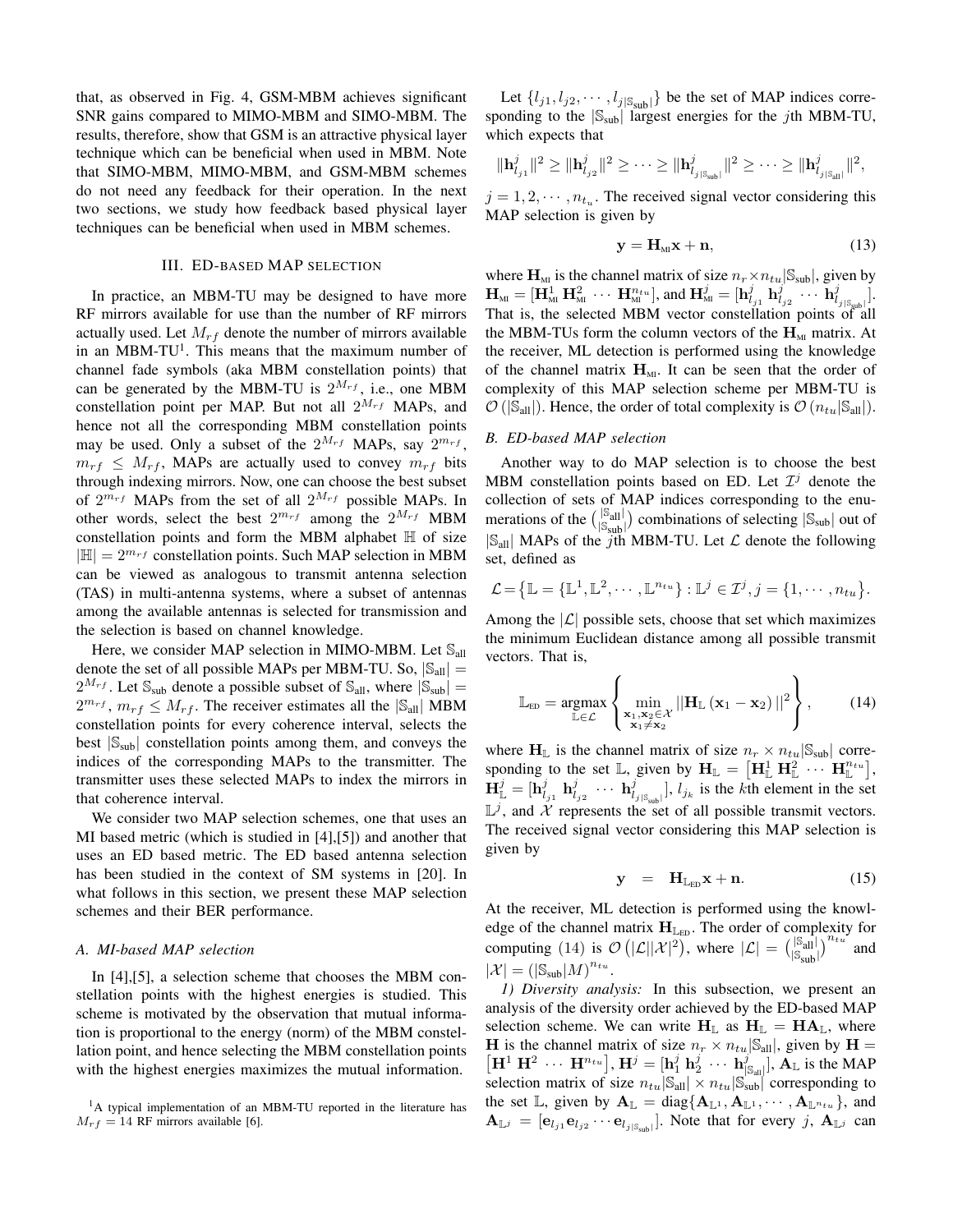have at most one non-zero element in each row and each column. Now, (14) can be written as

$$
\mathbb{L}_{ED} = \underset{\mathbb{L} \in \mathcal{L}}{\operatorname{argmax}} \left\{ \underset{\mathbf{x}_1, \mathbf{x}_2 \in \mathcal{X}_L}{\operatorname{min}} ||\mathbf{H} \mathbf{A}_{\mathbb{L}} (\mathbf{x}_1 - \mathbf{x}_2) ||^2 \right\}
$$
\n
$$
= \underset{\mathbb{L} \in \mathcal{L}}{\operatorname{argmax}} \left\{ \underset{\mathbf{z}_1, \mathbf{z}_2 \in \mathcal{X}_L}{\operatorname{min}} ||\mathbf{H} (\mathbf{z}_1 - \mathbf{z}_2) ||^2 \right\}, \quad (16)
$$

where  $\mathcal{X}_{\mathbb{L}}$  is the set corresponding to  $\mathbb{L}$  defined as  $\mathcal{X}_{\mathbb{L}} = {\mathbf{z}}$ :  $z = A_{\mathbb{L}}x, x \in \mathcal{X}$ . Let  $\triangle \mathcal{X}_{\mathbb{L}}$  be the set of difference vectors corresponding to the set  $\mathcal{X}_{\mathbb{L}}$ , i.e.,  $\triangle \mathcal{X}_{\mathbb{L}} = {\mathbf{z}_1 - \mathbf{z}_2 : \mathbf{z}_1, \mathbf{z}_2 \in \mathcal{X}_{\mathbb{L}}$  $\mathcal{X}_{\mathbb{L}}, \mathbf{z}_1 \neq \mathbf{z}_2$ . Let  $\triangle \mathcal{D}$  be the set of matrices defined as

$$
\triangle \mathcal{D} = \left\{ \mathbf{D} = \left[ \mathbf{d}_1 \, \mathbf{d}_2 \, \cdots \, \mathbf{d}_{|\mathcal{L}|} \right] : \mathbf{d}_k \in \triangle \mathcal{X}_{\mathbb{L}_k}, k = 1, \cdots, |\mathcal{L}| \right\},\,
$$

where  $\mathbb{L}_k$  is the kth element in the set  $\mathcal{L}$ . The size of each matrix in  $\Delta \mathcal{D}$  is  $n_{tu}|\mathcal{S}_{all}| \times |\mathcal{L}|$ . The following proposition gives the diversity order achieved by the ED-based MAP selection scheme in MIMO-MBM.

Proposition 1. *The diversity order achieved by the EDbased MAP selection scheme in MIMO-MBM is given by*  $d =$  $n_r$  ( $|\mathbb{S}_{all}| - |\mathbb{S}_{sub}| + 1$ ).

*Proof:* The proof is given in the Appendix.

It can be shown that the diversity order achieved by EDbased MAP selection in GSM-MIMO is also given by  $d$ .

#### *C. Results and discussion*

In Fig. 6, we present a comparison between the BER performance achieved by MIMO-MBM schemes without and with MAP selection. Three schemes, all with  $n_{tu} = n_{rf} = 2$ , BPSK, 4 bpcu, and  $n_r = 2$ , are considered. The first scheme is a scheme with no MAP selection, i.e.,  $M_{rf} = m_{rf} = 1$ . The second scheme is a scheme with MI-based MAP selection where  $M_{rf} = 2$  and  $m_{rf} = 1$ . The third scheme is same as the second scheme, except that MAP selection is done based on ED. In all the three schemes, two bits through BPSK symbols (one bit on each MBM-TU) and two bits through RF mirror indexing (one bit on each MBM-TU) result in 4 bpcu. As expected, we observe that the MAP selection schemes achieve better performance compared to the scheme without MAP selection. This is because of the better minimum distance between constellation points achieved by the selection schemes. We also see that ED-based selection achieves significantly better performance compared to MIbased selection. In fact, ED-based selection achieves a higher diversity order compared to MI-based selection. Again, the reason for this is that, because it maximizes the minimum Euclidean distance, the constellation points chosen by EDbased selection have better minimum distance between them compared those chosen by MI-based selection. This can be observed in Fig. 7, which shows the constellation diagrams for the selection schemes with  $n_{tu} = n_{rf} = n_r = 1$ ,  $M_{rf} =$  $5, m_{rf} = 3$ , and BPSK. The minimum distance between the constellation points,  $d_{min}$ , are 0.0118, 0.3690, and 0.5263 for



Fig. 6. BER performance comparison between MIMO-MBM schemes without and with MAP selection,  $n_{tu} = n_{rf} = 2$ , BPSK, 4 bpcu, and  $n_r = 2$ : *i*) no MAP selection with  $M_{rf} = m_{rf} = 1$ , *ii*) MI-based MAP selection with  $M_{rf} = 2$ ,  $m_{rf} = 1$ , and iii) ED-based MAP selection with  $M_{rf} = 2$ ,  $m_{rf}$  = 1.





Fig. 7. Constellation diagrams without and with MAP selection. (a) Set of all constellation points. (b) Constellation points selected by MI-based selection. (c) Constellation points selected by ED-based selection.

the schemes without selection, MI-based selection, and EDbased selection, respectively.

Figure 8 presents a validation of the diversity order of EDbased selection predicted by Proposition 1. The slopes of the simulated BER plots in the high SNR regime show that the achieved diversity orders are 3 and 6 for the schemes with  $M_{rf} = 2$ ,  $m_{rf} = 1$ , and  $n_r = 1$  and 2, respectively, which are the same as the ones (i.e.,  $n_r (2^{M_{rf}} - 2^{m_{rf}} + 1)$ ) proved analytically by Proposition 1.

# IV. PHASE COMPENSATION AND CONSTELLATION ROTATION

In this section, we study the performance of another feedback based transmission scheme called the *phase compensa-*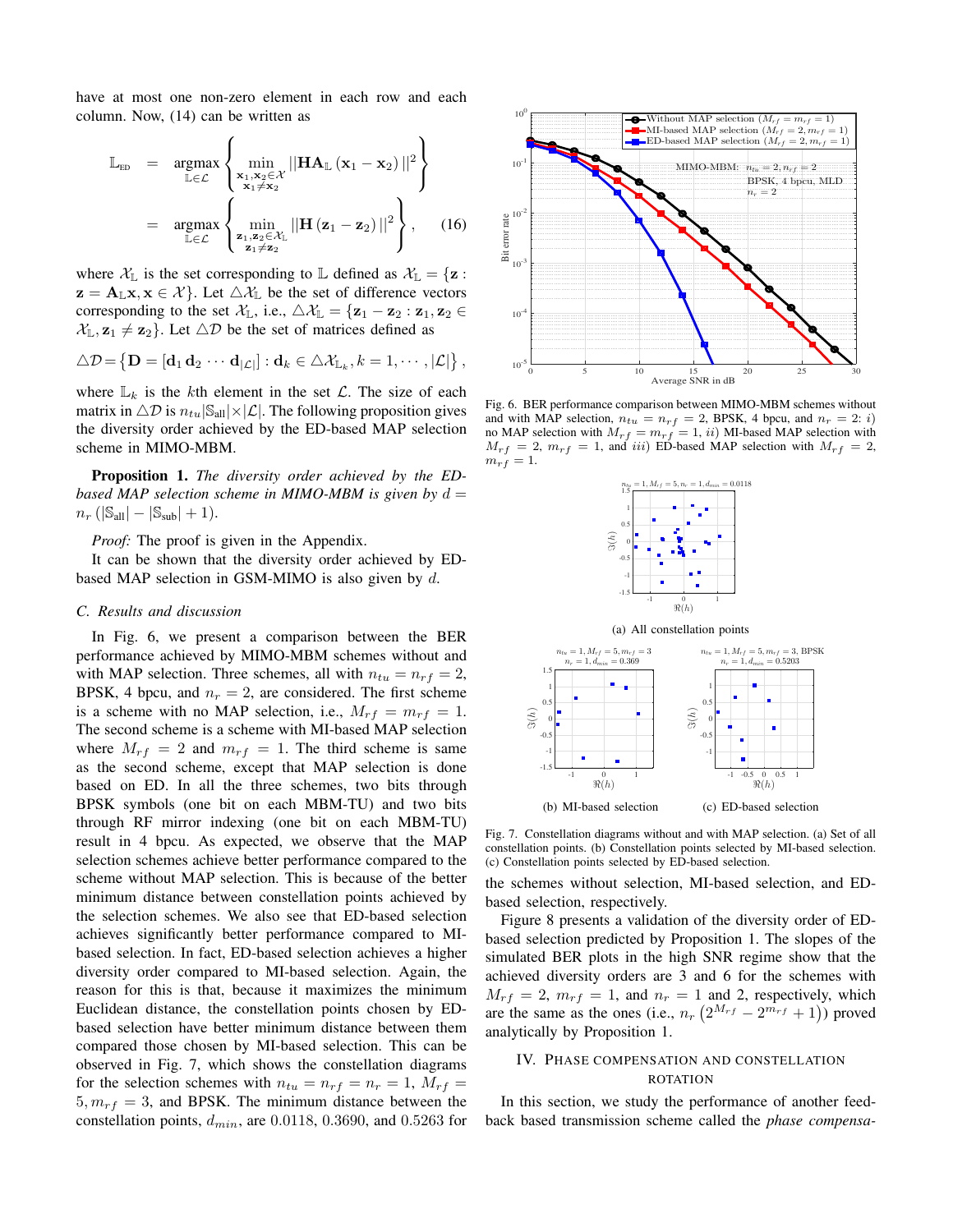

Fig. 8. Diversity orders achieved by ED-based MAP selection in MIMO-MBM for various system parameters.

*tion and constellation rotation (PC-CR) scheme*. A PC-CR scheme in the context of generalized SSK has been studied in [21]. This scheme exploits the knowledge of the random channel phases (not the amplitudes) at the transmitter to enhance performance. The idea is to co-phase the channels of the active transmit antennas for any spatial-constellation point. That is, the channel phases are compensated at the transmitter, which can be viewed as equal-gain combining (EGC) at the transmitter using knowledge of channel phases at the transmitter. The co-phased spatial-constellation points are further phase-rotated by a deterministic angle which is chosen from  $[0, 2\pi)$ , so that the minimum Euclidean distance of the constellation points at the receiver is maximized. Here, we study the performance of the PC-CR scheme applied to MIMO-MBM. Consider  $n_{tu}$  MBM-TUs at the transmitter, where each MBM-TU uses  $m_{rf}$  mirrors. Assume that each MBM-TU transmits a tone.

# *A. Case of*  $n_r = 1$

Consider the case when  $n_r = 1$ . The number of MAPs is  $N_m = 2^{m_{rf}}$ . For every coherence interval, the receiver estimates all the MBM constellation points, i.e., estimates  $h_{1,k}^j$  for every  $k \in \{1, 2, \cdots, N_m\}, \ j \in \{1, 2, \cdots, n_{tu}\}.$ Let  $|h_{1,k}^j|$  and  $\phi_{1,k}^j$  denote the magnitude and phase of  $h_{1,k}^j$ . The receiver feeds back all the phases, i.e.,  $\phi_{1,k}^j$ for every  $k \in \{1, 2, \cdots, N_m\}, j \in \{1, 2, \cdots, n_{tu}\},\$ to the transmitter. Assume that the feedback is perfect. Using this feedback, the transmitter co-phases (i.e., phase compensates) the channel corresponding to the active MAP in each MBM-TU. Specifically, let u denote the phasecompensated transmit vector obtained by multiplying the transmit vector x by phase compensation matrix, given by  $\mathbf{W} = \text{diag}\{ [(\phi_1^1)^T \ (\phi_1^2)^T \ \cdots (\phi_1^{n_{tu}})^T ] \}, \text{ where } \phi_1^j =$  $[e^{-i\phi_{1,1}^j} \ e^{-i\phi_{1,2}^j} \ \cdots \ e^{-i\phi_{1,N_m}^j}]^T$ ,  $j \in \{1,2,\dots,n_{tu}\}$ , and  $i = \sqrt{-1}.$ 

Let  $\mathbb{U}_{\text{pc}} \triangleq {\mathbf{u}} : \mathbf{u} = \mathbf{W}\mathbf{x}, \mathbf{x} \in \mathcal{X}$ , denote the phasecompensated signal set, where  $X$  represents the set of all possible transmit vectors without phase compensation. After phase compensation, the resultant phase-compensated transmit vectors are further rotated to improve performance. Specifically, denoting the kth vector in  $\mathbb{U}_{\text{pc}}$  as  $\mathbf{u}_k$ , each element in  $\mathbf{u}_k$  is rotated by the angle  $\psi_k$ . The rotation angles  $\{\psi_k\}_{k=1}^{|\mathcal{X}|}$  $k=1$ are chosen such that the minimum Euclidean distance of the constellation at the receiver is maximized. The optimum angles are obtained as the solution to the following optimization problem:

$$
\{\hat{\psi_k}\} = \underset{\substack{\psi_k \in [0,2\pi) \\ \forall k}}{\text{argmax}} \left\{ \underset{\substack{\mathbf{u}_{k_1}, \mathbf{u}_{k_2} \in \mathbb{U}_{\text{pc}} \\ k_1 \neq k_2}}{\min} \|\tilde{\mathbf{h}}_1^T(\mathbf{u}_{k_1} e^{i\psi_{k_1}} - \mathbf{u}_{k_2} e^{i\psi_{k_1}}) \|^2 \right\},
$$

where  $\tilde{\mathbf{h}}_1 = [h_{1,1}^1 \cdots h_{1,N_m}^1 h_{1,1}^2 \cdots h_{1,N_m}^2 \cdots h_{1,1}^{n_{tu}} \cdots h_{1,N_m}^{n_{tu}}]^T$ . Taking a geometrical view of the above optimization problem, we can see that its solution is given by  $\hat{\psi}_k = (k-1)2\pi/|\mathcal{X}|$ .

Let  $\mathbb{V}_{\text{pc-cr}}$  denote the resulting signal set after phase compensation and constellation rotation described above. The kth vector in  $\mathbb{V}_{\text{pc-cr}}$ , denoted by  $\mathbf{v}_k$ , is then given by  $e^{i \hat{\psi}_k} \mathbf{u}_k$ . The received signal at the receiver can be written as

$$
y = \tilde{\mathbf{h}}_1^T \mathbf{v} + n,\tag{17}
$$

and the corresponding ML decision rule is given by

$$
\hat{\mathbf{v}} = \underset{\mathbf{v} \in \mathbb{V}_{\text{pc-cr}}}{\text{argmin}} |y - \tilde{\mathbf{h}}_1^T \mathbf{v}|^2. \tag{18}
$$

Now, from  $\hat{v}$ , the detected x vector, denoted by  $\hat{x}$ , can be obtained as  $\hat{\mathbf{x}} = (\hat{\mathbf{v}}^{\dagger})^T \odot \hat{\mathbf{v}}$ , where  $\odot$  denotes the elementwise multiplication operator. The  $\hat{x}$  vector is demapped to get the corresponding information bits.

*Performance:* Figure 9 shows the BER performance of MIMO-MBM without and with PC-CR, for  $n_{tu} = n_{rf} = 2$ ,  $m_{rf} = 1$ , tone, 2 bpcu,  $n_r = 1$ , and ML detection. It can be seen that the feedback based PC-CR scheme significantly improves the BER performance. This is because of the maximization of the minimum ED at the receiver in the PC-CR scheme.

# *B.* Case of  $n_r > 1$

When there are more than one receive antenna, the phase compensation presented in the previous subsection for  $n_r = 1$ is not directly applicable, since there are  $n_r > 1$  complexvalued channels between each MBM-TU and the receiver. Let  $\tilde{\mathbf{h}}_k = [h_{k,1}^1 \ \cdots \ h_{k,N_m}^1 \ h_{k,1}^2 \ \cdots \ h_{k,N_m}^2 \cdots \ h_{k,1}^{n_{tu}} \ \cdots \ h_{k,N_m}^{n_{tu}}]^T$ denote the channel coefficient vector of size  $N_m n_{tu} \times 1$  of the kth receive antenna,  $k = 1, 2, \dots, n_r$ . Here, we present two receiver schemes for phase compensation when  $n_r > 1$ .

*1) Receiver scheme 1:* A possible extension of phase compensation for multiple receive antennas  $(n_r > 1)$  is presented in [22], in which the upper bound on the conditional BEP for the ML decision rule in (18) is evaluated for each receive antenna and the receive antenna with the lowest upper bound is selected. We refer this scheme as receiver scheme 1 (Rx. scheme 1). The upper bound on the conditional BEP (i.e.,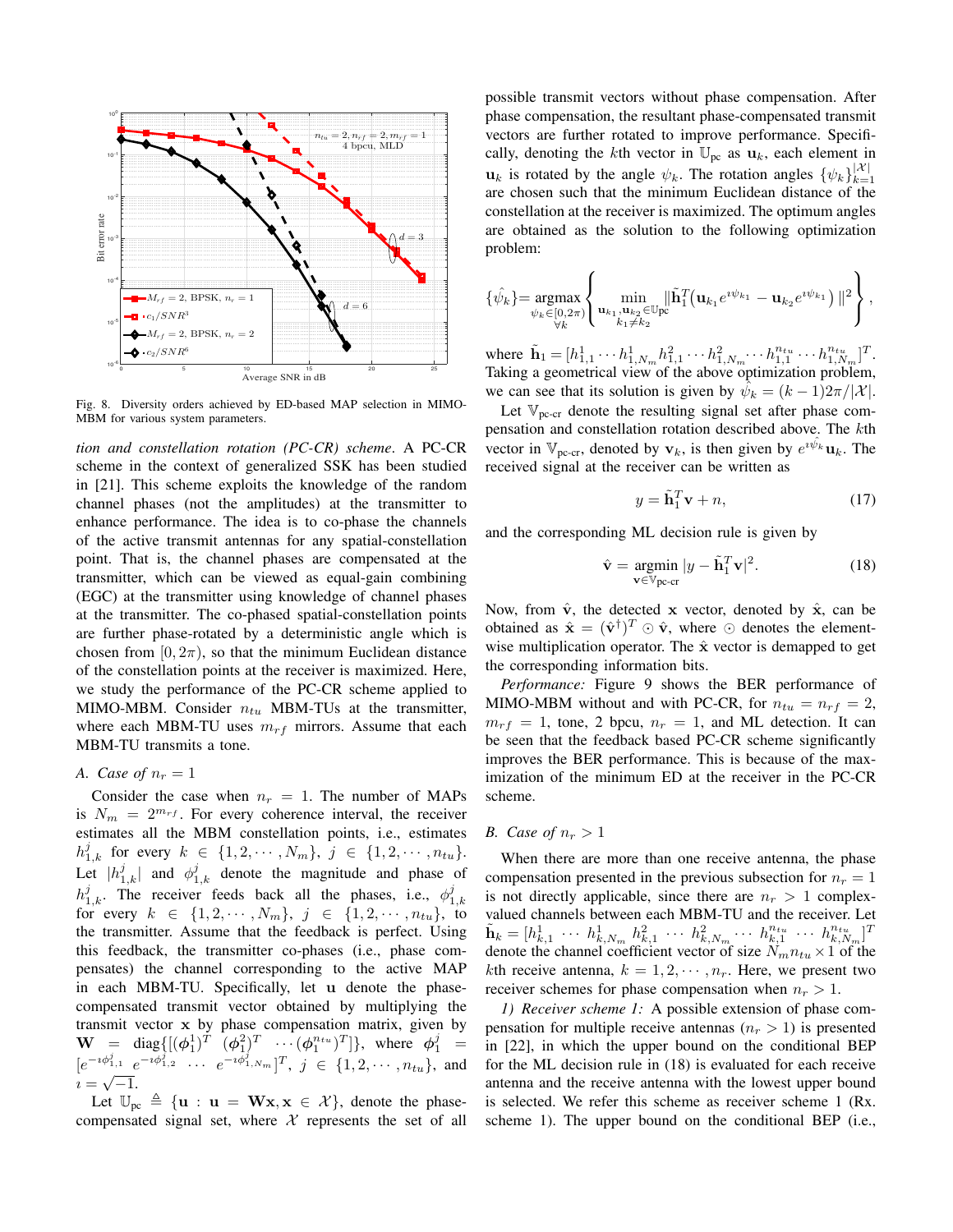

Fig. 9. BER performance of MIMO-MBM without and with PC-CR, for  $n_{tu} = n_{rf} = 2$ ,  $m_{rf} = 1$ , tone, 2 bpcu,  $n_r = 1$ , and ML detection.

given  $\tilde{\mathbf{h}}_k$ ) for ML detection in (18) is given by

$$
P_{B|\tilde{\mathbf{h}}_k} \leq \frac{1}{2\eta} \sum_{\mathbf{v}_1} \sum_{\mathbf{v}_2 \neq \mathbf{v}_1} P\left(\mathbf{v}_1 \to \mathbf{v}_2 | \tilde{\mathbf{h}}_k\right) \frac{\delta\left(\mathbf{v}_1, \mathbf{v}_2\right)}{\eta}
$$

$$
= \frac{1}{2\eta} \sum_{\mathbf{v}_1} \sum_{\mathbf{v}_2 \neq \mathbf{v}_1} Q\left(\sqrt{\frac{|\tilde{\mathbf{h}}_k^T\left(\mathbf{v}_1 - \mathbf{v}_2\right)|^2}{2\sigma^2}}\right) \frac{\delta\left(\mathbf{v}_1, \mathbf{v}_2\right)}{\eta}. \quad (19)
$$

The receiver selects the receive antenna with lowest upper bound, i.e.,

$$
\hat{k} = \underset{k \in \{1, 2, \cdots, n_r\}}{\operatorname{argmin}} P_{B|\tilde{\mathbf{h}}_k}.
$$
\n(20)

The receiver feeds back all the phases of  $\mathbf{h}_{\hat{k}}$ . Let  $\mathbb{V}_{\text{pc-cr}}^{\hat{k}}$ denote signal set corresponding to the phase compensation and constellation rotation defined as in Sec. IV-A. Only the selected receive antenna (i.e.,  $\hat{k}$ ) will be active and others will be silent. The received signal can then be written as

$$
y = \tilde{\mathbf{h}}_k^T \mathbf{v} + n,\tag{21}
$$

and the corresponding ML decision rule is given by

$$
\hat{\mathbf{v}} = \underset{\mathbf{v} \in \mathbb{V}_{\text{pc-cr}}^{\hat{k}}}{\text{argmin}} |y - \tilde{\mathbf{h}}_{\hat{k}}^T \mathbf{v}|^2. \tag{22}
$$

Now, from  $\hat{v}$ , the detected x vector, denoted by  $\hat{x}$ , can be obtained as  $\hat{\mathbf{x}} = (\hat{\mathbf{v}}^{\dagger})^T \odot \hat{\mathbf{v}}$ . A drawback in this scheme is that it uses only one antenna to receive signal even though multiple antennas are available at the receiver. To overcome this drawback, we present another possible extension of phase compensation scheme for multiple receive antennas, referred as receiver scheme 2 (Rx. scheme 2) in which signals from all the receive antennas will be used for detection.

*2) Receiver scheme 2:* The receiver selects the receive antenna for phase compensation as in Sec. IV-B1, and feeds back its corresponding phases to the transmitter. Let  $k$  denote the selected receive antenna, and let  $\mathbb{V}_{\text{pc-cr}}^{\hat{k}}$  denote signal set corresponding to the phase compensation and constellation rotation. The signals from all the receive antennas are used. Then, the received signal vector is given by

$$
y = Hv + n,\t(23)
$$

where H is  $n_r \times N_m n_{tu}$  channel matrix given by H =  $[\tilde{\mathbf{h}}_1 \; \tilde{\mathbf{h}}_2 \; \cdots \; \tilde{\mathbf{h}}_{n_r}]^T$ . Since phase compensation is carried out based on the phases of  $\hat{k}$ th receive antenna, the effect of phase compensation needs to be eliminated at other receive antennas. To account for this, we present the modified decision rule as follows:

$$
\hat{\mathbf{v}} = \underset{\mathbf{v} \in \mathbb{V}_{\text{p-cr}}^{\hat{\mathbf{v}}}}{\text{argmin}} \|\mathbf{y} - \mathbf{H}^{(\mathbf{v})}\mathbf{v}\|^2, \tag{24}
$$

where  $\mathbf{H}^{(\mathbf{v})} \triangleq [\tilde{\mathbf{h}}_1^{(\mathbf{v})} \cdots \tilde{\mathbf{h}}_k^{(\mathbf{v})}]$  $(\hat{\mathbf{k}}^{(\mathbf{v})}) \cdots \tilde{\mathbf{h}}_{n_r}^{(\mathbf{v})})^T$ , and  $\tilde{\mathbf{h}}_i^{(\mathbf{v})}$ 's are given by

$$
\tilde{\mathbf{h}}_i^{(\mathbf{v})} \triangleq \begin{cases} \tilde{\mathbf{h}}_i & \text{if } i = \hat{k} \\ \tilde{\mathbf{h}}_i \odot (\mathbf{v}^\dagger)^T & \text{if } i \neq \hat{k} . \end{cases}
$$
 (25)

Since  $\mathbf{x} = (\hat{\mathbf{v}}^{\dagger})^T \odot \hat{\mathbf{v}}$ , we have  $(\tilde{\mathbf{h}}_i^{(\mathbf{v})})^T \mathbf{v} = \tilde{\mathbf{h}}_i^T \mathbf{x}$  for  $i \neq \hat{k}$ . Now, (24) becomes

$$
\hat{\mathbf{v}} = \underset{\mathbf{v} \in \mathbb{V}_{\text{pc-cr}}^{k}}{\operatorname{argmin}} |y_{\hat{k}} - \tilde{\mathbf{h}}_{\hat{k}}^{T} \mathbf{v}|^{2} + \sum_{i \neq \hat{k}} |y_{i} - \tilde{\mathbf{h}}_{i}^{T}((\hat{\mathbf{v}}^{\dagger})^{T} \odot \hat{\mathbf{v}})|^{2}
$$
\n
$$
= \underset{\mathbf{v} \in \mathbb{V}_{\text{pc-cr}}^{k}}{\operatorname{argmin}} |y_{\hat{k}} - \tilde{\mathbf{h}}_{\hat{k}}^{T} \mathbf{v}|^{2} + \sum_{i \neq \hat{k}} |y_{i} - \tilde{\mathbf{h}}_{i}^{T} \mathbf{x}|^{2}.
$$
\n(26)

From  $(26)$ , we can see that this decision rule gives the advantage of both phase compensation (by  $\hat{k}$ th receive antenna) and SNR gain by using other  $n_r - 1$  receive antennas.

*Performance:* Figure 9 shows the BER performance of MIMO-MBM without PC-CR, with PC-CR using Rx. scheme 1 and Rx. scheme 2, for  $n_{tu} = n_{rf} = 2$ ,  $m_{rf} = 1$ , tone, 2 bpcu,  $n_r = 3$ , and ML detection. It can be seen that the Rx. scheme 2 performs better than Rx. scheme 2 by about 1.5 dB at  $10^{-5}$  BER. This is because Rx. scheme 2 uses signals from all the receive antennas for detection, whereas Rx. scheme 1 uses the signal only from the selected receive antenna.

# V. CONCLUSION

We investigated the performance of some interesting physical layer techniques when applied to media-based modulation (MBM), which is a recently proposed modulation scheme that uses RF mirrors to perturb the propagation environment to create independent channel fade realizations which themselves are used as the constellation points. The considered physical layer techniques included generalized spatial modulation (GSM), mirror activation pattern (MAP) selection (analogous to antenna selection in MIMO systems), and phase compensation and constellation rotation. It was shown that, for the same spectral efficiency, GSM-MBM can achieve better performance compared to MIMO-MBM. The Euclidean distance based MAP selection scheme was found to perform better than the mutual information based MAP selection scheme by several dBs. The diversity order achieved by the Euclidean distance based MAP selection scheme was shown to be  $n_r(2^{M_{rf}} - 2^{m_{rf}} + 1)$ , which was also validated through